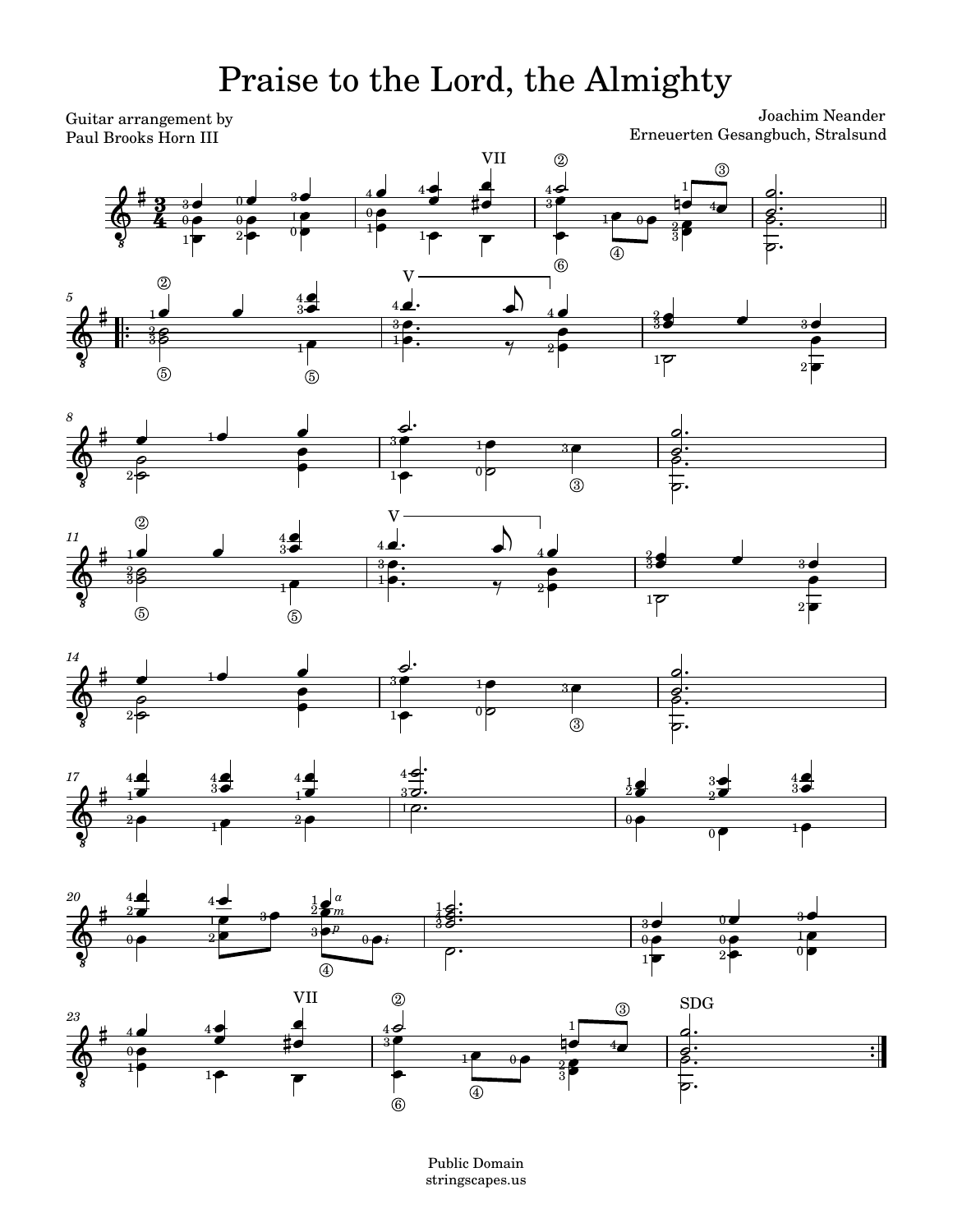## Praise to the Lord, the Almighty

Joachim Neander Erneuerten Gesangbuch, Stralsund Guitar arrangement by Paul Brooks Horn III *11 8 5*  $\overline{\cdot}$  $\overline{\cdot}$  $\frac{1}{\cdot}$  $\ddot{\cdot}$  $\frac{40}{30}$  $-5$  $5$  3 3  $\frac{3}{0}$ 2 2  $\Omega$ 3  $\frac{3}{0}$ 3 0  $-0$ 2  $-2$  $\theta$ 9 5  $7$ ——  $\cdot$ 10 $\cdot$ 9 3  $\overline{2}$ 0 5  $7$ —— 9 3 0 10 9  $3$ —  $5$ — 7——————8——  $0 \longrightarrow$  $\overline{4}$   $\overline{\phantom{1}}$  $-0$ 7  $\frac{10}{9}$  $2 \longrightarrow 3 \longrightarrow 3 \longrightarrow 3 \longrightarrow$ 2  $0$ —— 0  $0 \longrightarrow 0 \longrightarrow 2$  $0$ — 3  $5 - 3 - 2$  $0$ —  $0$ ——  $3$ — 3  $5 - 3 - 2$  $7$ ——  $\frac{10}{10}$  $-8$   $-8$  $3 \rightarrow 5 \rightarrow$  $7$ —— 10 10  $0 \longrightarrow 2 \longrightarrow$ 8 8  $0 \longrightarrow$  $3$ — 5  $10 - 3 - 3$ 8  $7$ ——  $5$ —  $0 \rightarrow 2 \rightarrow 3 \rightarrow 5 \rightarrow$  $3$ —  $\bullet$  30  $\overset{\bm{\theta}^{\cdot}}{\longrightarrow}$  $\overline{\bullet}$  $\frac{1}{\sqrt{1-\frac{1}{2}}\sqrt{1-\frac{1}{2}}\left(\frac{1}{2}-\frac{1}{2}\right)}$  $\frac{1}{2}$  $\frac{1}{\sqrt{1-\frac{1}{2}}}$   $\overline{\phantom{a}}$ Ь 8.<br>.<br>.  $\frac{1}{\sqrt{2}}$  $\circ$  $\frac{1}{\sqrt{1-\frac{1}{2}}\sqrt{1-\frac{1}{2}}\left(\frac{1}{2}-\frac{1}{2}\right)}$  $\frac{1}{2}$  $\frac{3}{3}$ . 5  $\overline{\bullet}$  $\frac{1}{\sqrt{1-\frac{1}{2}}\sqrt{1-\frac{1}{2}}\left(\frac{1}{2}-\frac{1}{2}\right)}$   $\frac{1}{\sqrt{2}}$  $\frac{1}{2}$  $\frac{1}{2}$  $\frac{1}{\sqrt{1-\frac{1}{2}}\sqrt{1-\frac{1}{2}}\left(\frac{1}{2}-\frac{1}{2}\right)}$   $\overline{z}$ . 8.<br>.<br>.  $\overline{\mathbf{z}}$  $\begin{array}{c|c}\n\bullet & \bullet \\
\hline\n\circ & \circ \\
\hline\n\circ & \circ \\
\hline\n\circ & \circ\n\end{array}$  $\begin{array}{c|c}\n\hline\n\end{array}$  $\overset{\theta}{\phantom{z}}$  $\frac{1}{\cdot}$  $\frac{1}{\bullet}$ .  $\frac{1}{2}$  $\frac{1}{\sqrt{1-\frac{1}{2}}}$  $\begin{array}{c} \begin{array}{c} \hline \hline \hline \hline \end{array} \end{array}$  $\bullet$  $\bullet$   $\bullet$  $\frac{1}{2}$  $\frac{1}{\sigma}$   $\frac{1}{2}$  $\begin{array}{c|c}\n\hline\n\bullet & \theta \\
\hline\n\theta & \theta\n\end{array}$  $\frac{1}{\sqrt{1-\frac{1}{\sqrt{1-\frac{1}{\sqrt{1-\frac{1}{\sqrt{1-\frac{1}{\sqrt{1-\frac{1}{\sqrt{1-\frac{1}{\sqrt{1-\frac{1}{\sqrt{1-\frac{1}{\sqrt{1-\frac{1}{\sqrt{1-\frac{1}{\sqrt{1-\frac{1}{\sqrt{1-\frac{1}{\sqrt{1-\frac{1}{\sqrt{1-\frac{1}{\sqrt{1-\frac{1}{\sqrt{1-\frac{1}{\sqrt{1-\frac{1}{\sqrt{1-\frac{1}{\sqrt{1-\frac{1}{\sqrt{1-\frac{1}{\sqrt{1-\frac{1}{\sqrt{1-\frac{1}{\sqrt{1-\frac{1}{\sqrt{1-\frac{1$  $\begin{array}{|c|c|} \hline \multicolumn{1}{|c|}{\phantom{1}} & \multicolumn{1}{|c|}{\phantom{1}} \\ \hline \multicolumn{1}{|c|}{\phantom{1}} & \multicolumn{1}{|c|}{\phantom{1}} \\ \hline \multicolumn{1}{|c|}{\phantom{1}} & \multicolumn{1}{|c|}{\phantom{1}} \\ \hline \multicolumn{1}{|c|}{\phantom{1}} & \multicolumn{1}{|c|}{\phantom{1}} \\ \hline \multicolumn{1}{|c|}{\phantom{1}} & \multicolumn{1}{|c|}{\phantom{1}} \\ \hline \multicolumn{1}{|c|}{$  $\overline{\mathcal{E}}$  .  $\circ \cdot$  $\begin{array}{c|c}\n\bullet & 4 \bullet\n\end{array}$  $\frac{4}{3}$   $\frac{4}{9}$ .  $\overrightarrow{\cdot}$  $\frac{1}{3}$  $\frac{1}{\sqrt{1-\frac{1}{2}}\sqrt{1-\frac{1}{2}}\sqrt{1-\frac{1}{2}}\sqrt{1-\frac{1}{2}}}}$  $\frac{1}{\sqrt{1-\frac{1}{\sqrt{1-\frac{1}{\sqrt{1-\frac{1}{\sqrt{1-\frac{1}{\sqrt{1-\frac{1}{\sqrt{1-\frac{1}{\sqrt{1-\frac{1}{\sqrt{1-\frac{1}{\sqrt{1-\frac{1}{\sqrt{1-\frac{1}{\sqrt{1-\frac{1}{\sqrt{1-\frac{1}{\sqrt{1-\frac{1}{\sqrt{1-\frac{1}{\sqrt{1-\frac{1}{\sqrt{1-\frac{1}{\sqrt{1-\frac{1}{\sqrt{1-\frac{1}{\sqrt{1-\frac{1}{\sqrt{1-\frac{1}{\sqrt{1-\frac{1}{\sqrt{1-\frac{1}{\sqrt{1-\frac{1}{\sqrt{1-\frac{1$  $\begin{array}{|c|c|c|}\n\hline\n\text{1} & \text{4} & \text{5} \\
\hline\n\end{array}$  $\frac{3}{6}$  $\frac{a}{\cdot}$  $\frac{1}{\bullet}$  4  $\frac{1}{\sigma}$  $\overline{\cdot}$  $\overline{\phantom{a}}$  $\begin{array}{c|c}\n\bullet & 4 \bullet\n\end{array}$  $\frac{4}{3}$   $\frac{4}{9}$ .  $\overrightarrow{\cdot}$  $\begin{array}{c|c} \hline \bullet & 4 & \bullet \\ \hline \end{array}$  $\frac{3}{10}$  $\frac{1}{2}$  $\frac{1}{\beta}$  $\frac{1}{\beta}$  $\frac{1}{6}$  $\frac{1}{\beta}$  $\oint_0^{\pi} \frac{3}{3}$  $\oint_{\partial B}$  $\circ$   $\frac{125}{1}$  $\frac{1}{2}$  $\frac{1}{2}$  $\sharp$  . The set of  $\sharp$ <u># µ.−</u>  $\begin{array}{c|c}\n\text{#} & \text{3} \\
\hline\n\text{3} & \text{3} \\
\hline\n\text{4} & \text{0} \\
\hline\n\end{array}$  $\gamma$  $\frac{1}{\sqrt{2}}$  $\overline{\phantom{0}}$  $\overline{\phantom{0}}$ 3  $3$   $\rho$   $\qquad$  $1 \blacktriangleright$ 3P - $2^{\frac{1}{2}}$  $_{\rm 2}$ p $2\bullet$  $0$ p $2$ P $-$ 1P.  $1$   $\blacksquare$ **(5)** 3P - $\frac{2}{3}$ 2  $1-$ 5  $2-5$  $\circledS$ 3 4 28—  $1$  $0$  $0$  $\overline{6}$ 3 P 1P. 3 3P – 22  $\pm \bullet 0$   $\blacktriangleright$  $0$ p $\blacksquare$  $1$  $\rho$   $1 \bullet 2 \bullet$  $\begin{matrix} 0 & \bullet\hspace{-6pt} & \bullet \hspace{-6pt} & \bullet \hspace{-6pt} & \bullet \hspace{-6pt} & \bullet \hspace{-6pt} & \bullet \hspace{-6pt} & \bullet \hspace{-6pt} & \bullet \end{matrix}$  $\frac{3}{9}$   $\frac{3}{9}$   $\frac{3}{9}$  $\frac{2}{3}$ 8  $1$   $\bullet$  $^{\circledR}$  $\mathbf{1}$  decreases the  $\mathbf{0}$  $\frac{3}{9}$   $\frac{3}{9}$   $\frac{3}{9}$  $4$   $\bullet$   $\bullet$   $\bullet$   $\bullet$   $\bullet$ 3  $4$  $4 \rightarrow$   $1$  $^{\circledR}$  $1$   $\bullet$  $^{\circledR}$  $\frac{1}{3}$   $\frac{1}{3}$   $\frac{1}{3}$   $\frac{1}{3}$   $\frac{1}{3}$   $\frac{1}{3}$   $\frac{1}{3}$   $\frac{1}{3}$   $\frac{1}{3}$   $\frac{1}{3}$   $\frac{1}{3}$   $\frac{1}{3}$   $\frac{1}{3}$   $\frac{1}{3}$   $\frac{1}{3}$   $\frac{1}{3}$   $\frac{1}{3}$   $\frac{1}{3}$   $\frac{1}{3}$   $\frac{1}{3}$   $\frac{1}{3}$   $\frac{1}{3}$  VII V V  $\ddot{\phantom{0}}$  $\frac{1}{\cdot}$  $\frac{1}{\cdot}$  $\frac{1}{\cdot}$  $\frac{1}{\cdot}$  $\ddot{\phantom{0}}$  $\frac{1}{\cdot}$  $\frac{1}{\cdot}$  $\frac{1}{\cdot}$  $\frac{1}{\cdot}$  $\cdot$  $\ddot{\ }$  $\frac{1}{\cdot}$  $\frac{1}{\cdot}$  $\ddot{\phantom{0}}$ 

> Public Domain stringscapes.us